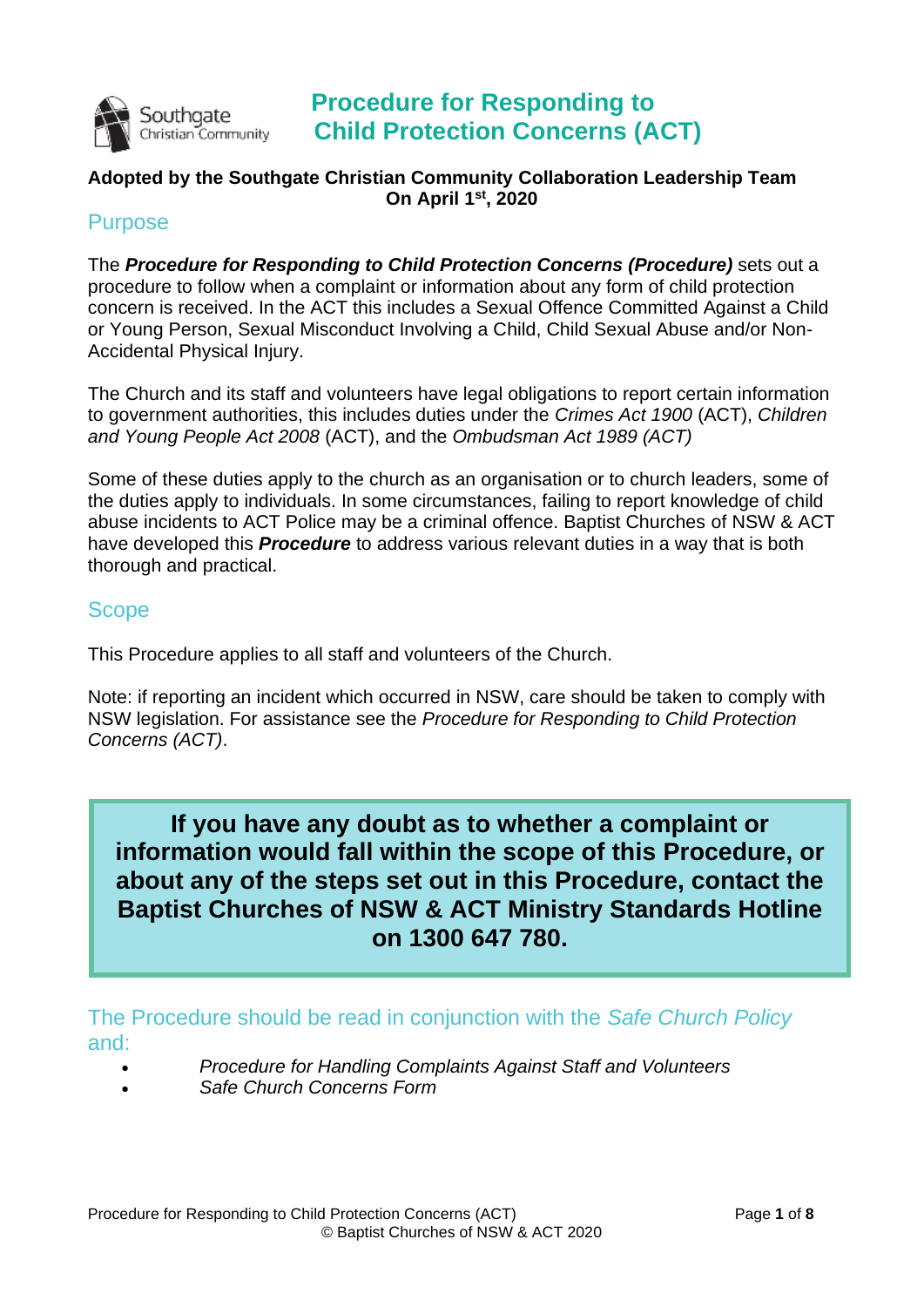## **1. Receiving a complaint or identifying a child protection concern**

A child protection concern may include concerns regarding:

- a Sexual Offence Committed Against a Child or Young Person
- Sexual Misconduct involving a Child
- Child Sexual Abuse
- Non-Accidental Physical Injury
- Serious neglect of a child
- Behaviour which may psychologically harm the child
- Inappropriate discipline
- Inappropriately personal or intimate communication and/or behaviours which may constitute grooming
- Exposure of a child to Domestic and Family Violence

• or any other reason for concern

A child protection concern may be received:

- from a child who has been directly involved;
- from an adult who has been directly involved (including personal disclosures of wrongdoing);
- from another person with information about a child or adult;
- from another organisation with information about a child or adult:
- from staff or volunteers who have concerns based on their observations and interactions with one or more children or adults.

If someone raises a concern or reports an allegation:

- DON'T promise not to report the information
- DON'T ask leading questions
- DON'T attempt to assess the validity of the concern, or seek to investigate any allegation yourself
- DO clarify information reported to you if appropriate (for example, 'Can you tell me more about that?')
- DO assure the person that appropriate action will be taken
- if a child, DO reassure them that they are not at fault and that they will not be in trouble for sharing this information.

If a staff member or volunteer has a concern about a child's wellbeing but have not received any specific information they may report the concern, using the *Safe Church Concerns Form*.

# **2. Consider whether there is an immediate danger to a child**

Where there is an **immediate** danger to a child

- contact Police immediately on (131 444 or 000) and report the information;
- follow any instructions given by Police:
- address any immediate safety needs of others present; and
- organise support for the person who has disclosed the complaint or information.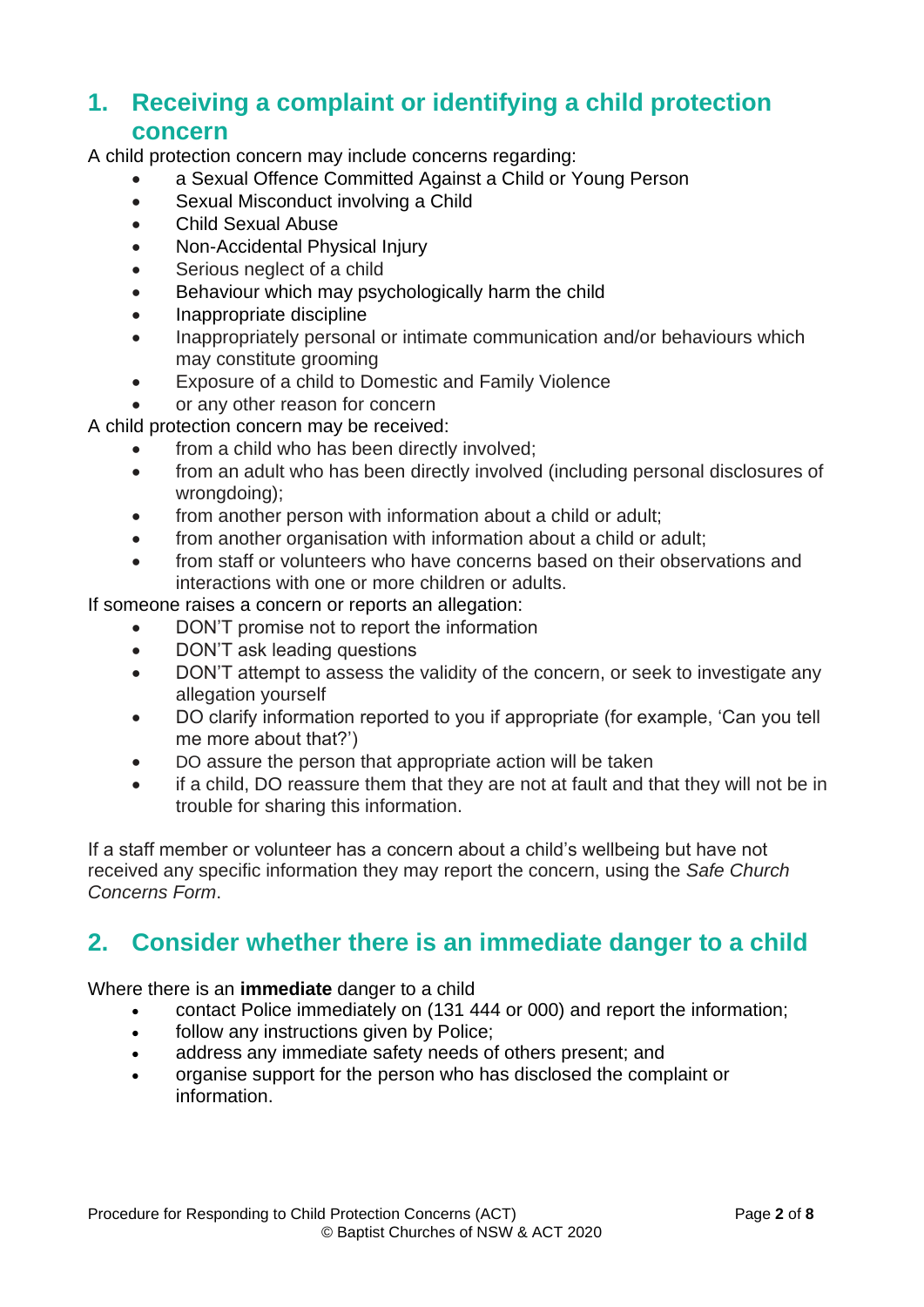# **3. Internal Reporting**

### **a)** Complete Safe Church Concern Form

If a staff member or volunteer has or is notified of a child protection concern they should complete a *Safe Church Concerns Form* as soon as possible. This form should include relevant details of the concern, contact information, and the signature of the person completing the form.

### **b)** Notify the Safe Church Team

- If a staff member or volunteer has or is notified of a child protection concern they must inform the Safe Church Team as soon as possible. The Safe Church Team is responsible for ensuring the church fulfils it's legal obligations and ensuring that all concerns are managed appropriately.
- If there is any delay before the Safe Church Team can be contacted, the individual should consider whether it is necessary to report their concerns to external government agencies as outlined in step 4 below. They may contact the Ministry Standards Hotline on 1300 647 780 for advice.
- Staff and volunteers should ensure they do not discuss any concerns raised with the accused person at this point in time. Doing so may impede future investigation processes.
- If the concern raised would create a conflict of interest for a member of the Safe Church Team consider contacting the Baptist Churches of NSW & ACT Ministry Standards Hotline on 1300 647 780 for advice.

# **4. External Reporting to Government Agencies**

## a) Safe Church Team responsibilities

The Safe Church Team should:

- ensure all necessary reports are made. Reports to different government agencies is required for different purposes and therefore multiple reports may be required.
- keep detailed contemporaneous notes of all information and steps taken.
- Where necessary, also follow all relevant steps outlined in the *Procedures for Handling Complaints Against Staff and Volunteers*.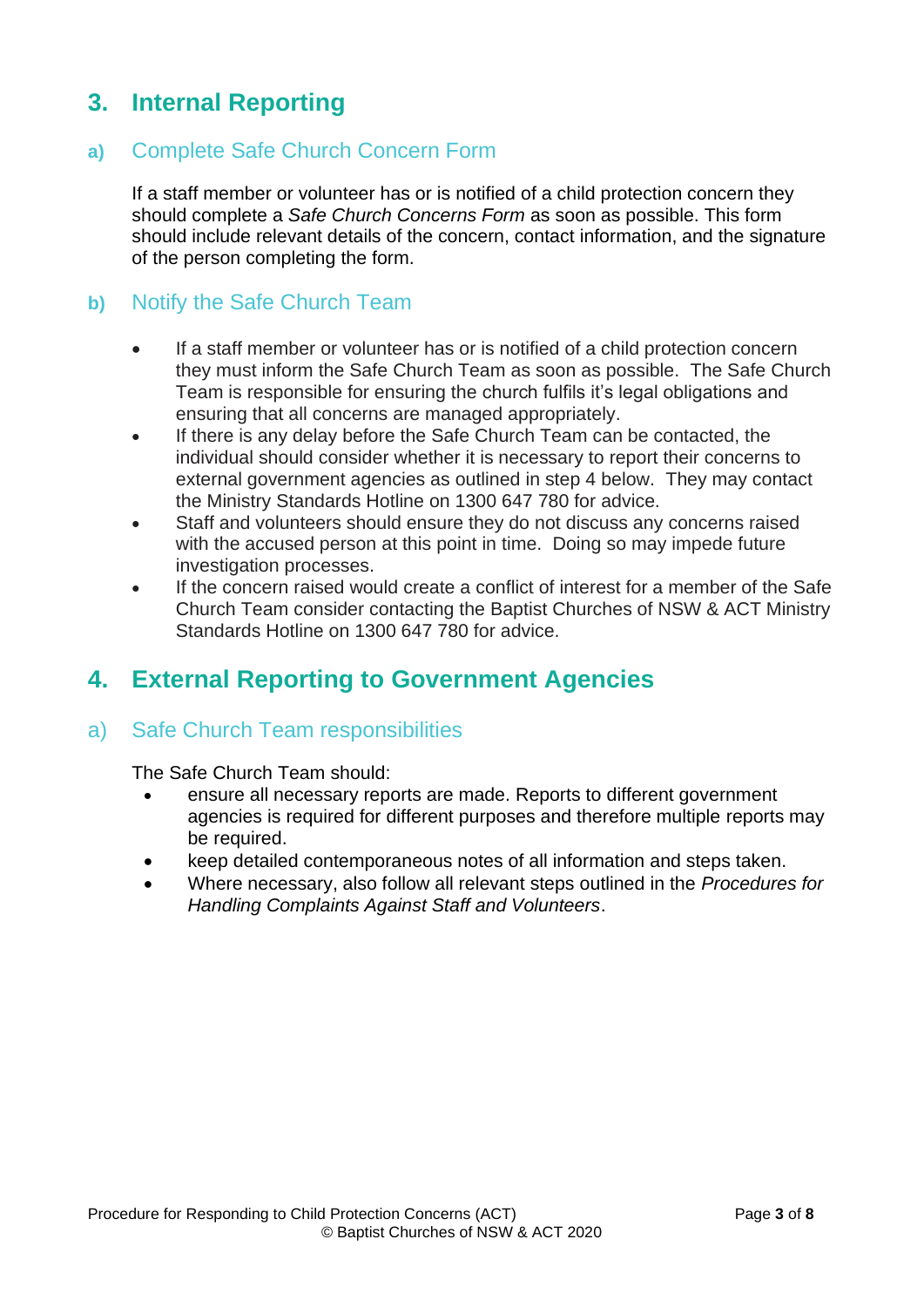## b) Mandatory Reporting to the Child and Youth Protection Service (CYPS)

If a pastoral staff member

- o Believes, on reasonable grounds, that a child or young person is being or has been **sexually abused**, or is experiencing or has experienced **non-accidental physical injury** (physical abuse)
- o AND the reasons for the belief arise from information obtained during the course of, or because of, that person's work

then they must make a Mandatory Child Concern Report as soon as possible to the CYPS via

- CYPS Mandated Reporters Line on 1300 556 728, or
- by email [childprotection@act.gov.au,](mailto:childprotection@act.gov.au) or
- by using the online form at [https://form.act.gov.au/smartforms/csd/child](https://form.act.gov.au/smartforms/csd/child-concern-report/)[concern-report/](https://form.act.gov.au/smartforms/csd/child-concern-report/)

|          | Children and Young People Act 2008 (ACT) section 356                                                                                                                                                                                                          |
|----------|---------------------------------------------------------------------------------------------------------------------------------------------------------------------------------------------------------------------------------------------------------------|
|          | Offence-mandatory reporting of abuse                                                                                                                                                                                                                          |
| (1)      | A person commits an offence if-                                                                                                                                                                                                                               |
|          | the person is a mandated reporter; and<br>(a)                                                                                                                                                                                                                 |
|          | (b) the person is an adult; and                                                                                                                                                                                                                               |
|          | the person believes on reasonable grounds that a child or young<br>(C)<br>person has experienced, or is experiencing-<br>sexual abuse; or<br>(i)                                                                                                              |
|          | (ii) non-accidental physical injury; and                                                                                                                                                                                                                      |
|          | the person's reasons for the belief arise from information obtained by<br>(d)<br>the person during the course of, or because of, the person's work<br>(whether paid or unpaid); and                                                                           |
|          | the person does not, as soon as practicable after forming the belief,<br>(e)<br>report (a <i>mandatory report</i> ) to the director-general-<br>the child's or young person's name or description; and<br>(i)<br>the reasons for the person's belief.<br>(ii) |
| .<br>(3) | In this section:                                                                                                                                                                                                                                              |
|          | mandated reporter—each of the following people is a mandated reporter.                                                                                                                                                                                        |
|          |                                                                                                                                                                                                                                                               |
|          | a minister of religion, religious leader or member of the clergy of a<br>(p)<br>church or religious denomination;                                                                                                                                             |
|          |                                                                                                                                                                                                                                                               |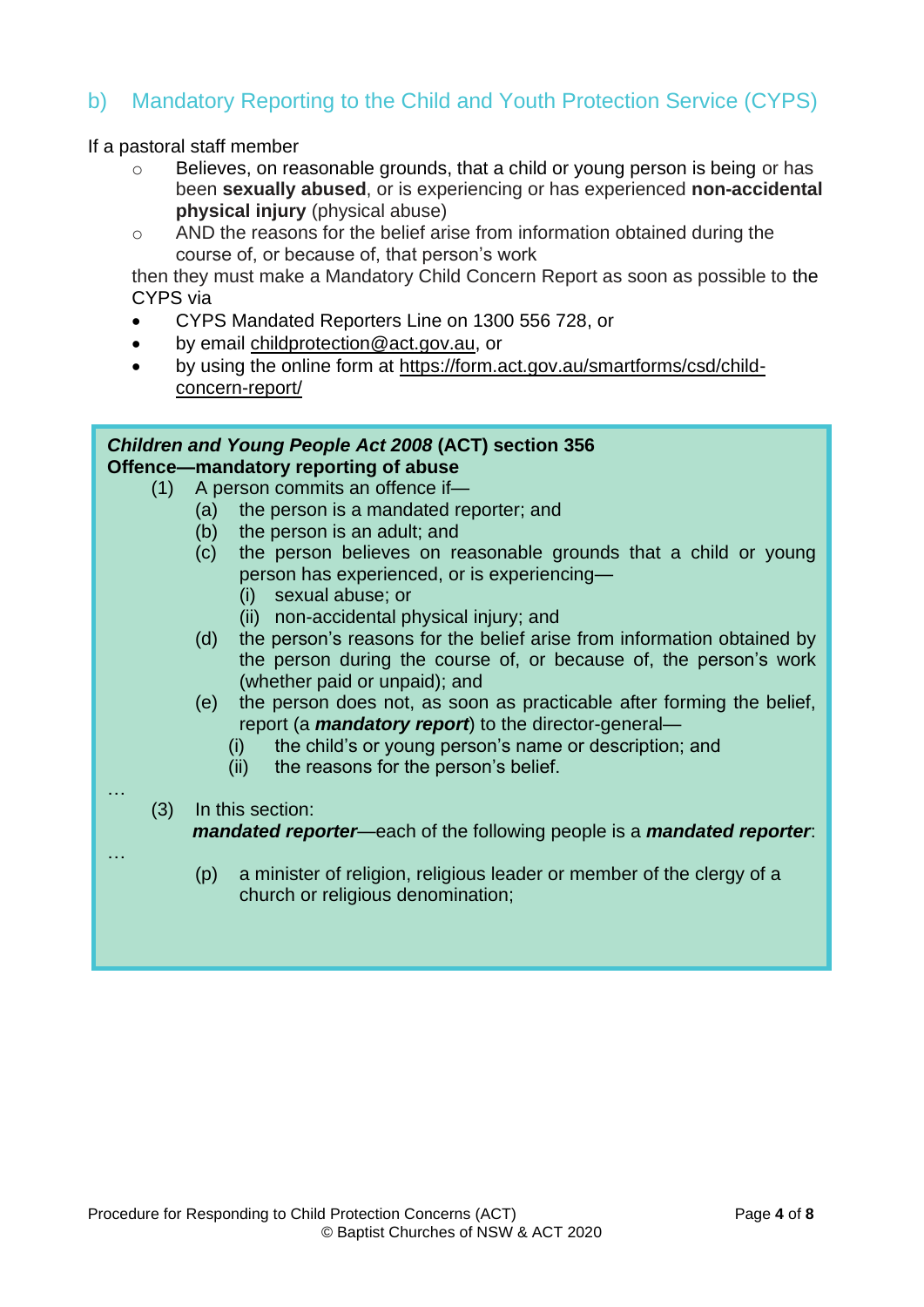### c) Voluntary Reporting to the Child and Youth Protection Service (CYPS) regarding risk to the safety and wellbeing of a child

If the Safe Church Team considers that there is a serious risk to the safety and wellbeing of a child or young person then they should make a voluntary report to the CYPS on 1300 556 729 as soon as possible.

If there is any doubt whether a concern would be considered a serious risk to the safety and wellbeing of a child or young person then the Safe Church Team should call CYPS on 1300 556 729 to receive advice.

#### *Children and Young People Act 2008* **(ACT) section 354 Voluntary reporting of abuse and neglect**

- (1) This section applies if a person believes or suspects that a child or young person—
	- (a) is being abused; or
	- (b) is being neglected; or
	- (c) is at risk of abuse or neglect.
- (2) The person may report (a *voluntary report*) the belief or suspicion, and the reasons for the belief or suspicion, to the director-general.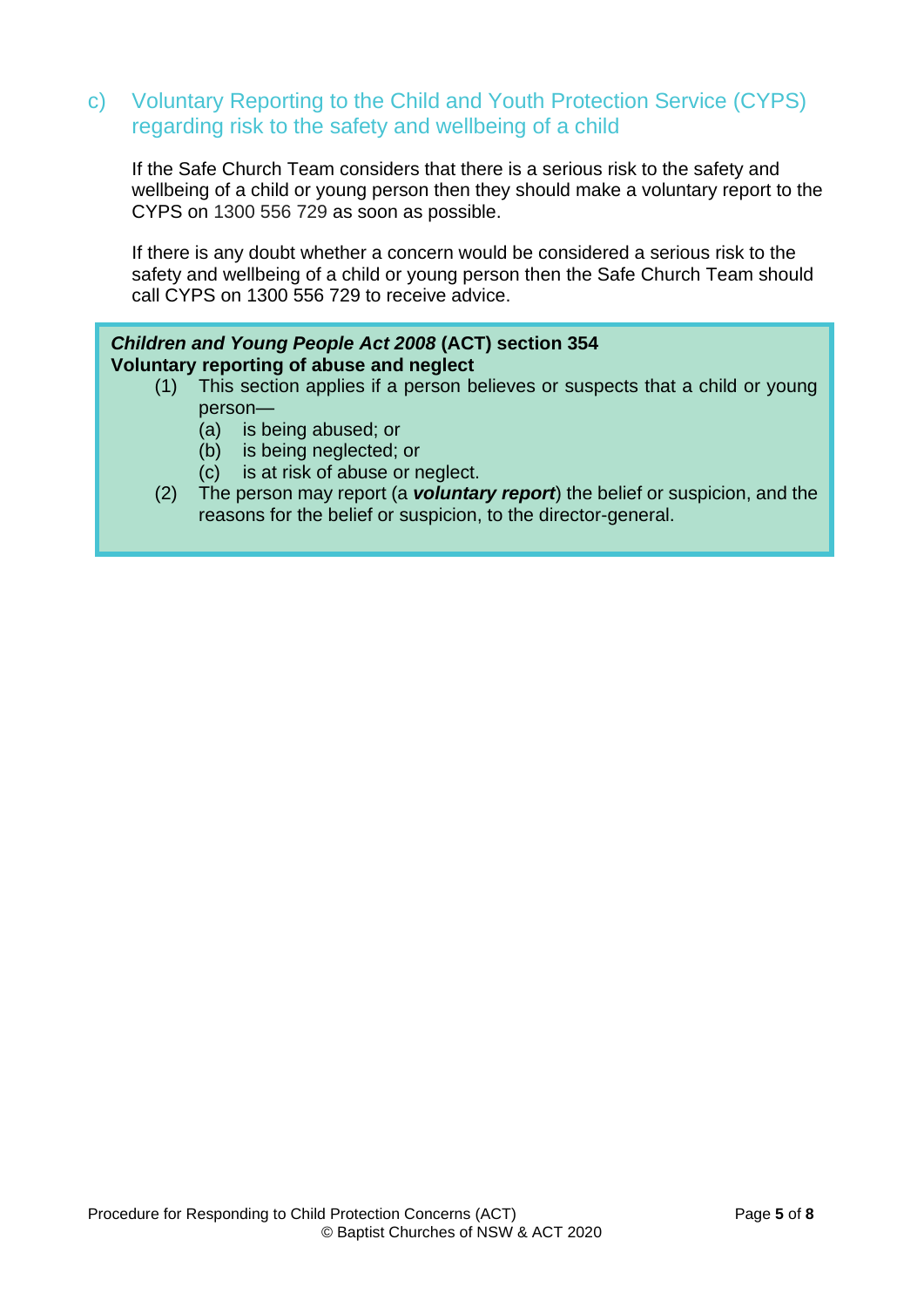## d) Report Child Abuse Offences to Police

- If the Safe Church Team obtains information that leads to a reasonable belief that a sexual offence has been committed against a child then they must report this to an ACT Police officer, regardless of whether the victim of the alleged abuse wants this report to be made
- The requirement to report to ACT Police includes both recent incidents and allegations of historic abuse. The Safe Church Team should notify the Baptist Churches of NSW & ACT Ministry Standards Hotline (1300 647 780) of any allegations of a Child Abuse Offence.
- Failure to Report a Child Sexual Offence to ACT Police is a criminal offence and may be punishable by up to two years imprisonment.

#### **Crimes Act 1900 (ACT) 66AA Failure to report child sexual offence**

- (1) A person commits an offence if the person—
	- (a) is an adult; and
		- (b) obtains information that leads to the person reasonably believing that a sexual offence has been committed against a child; and
		- (c) does not, as soon as practicable after forming the belief, give the information to a police officer.
- (2) Subsection (1) does not apply if—
	- (a) the person—
		- (i) obtains the information when the alleged victim was no longer a child; and
		- (ii) reasonably believes the alleged victim does not want a police officer to be told about the person's belief; or
	- (b) the person reasonably believes that giving the information to a police officer would endanger the safety of a person (other than a person reasonably believed to have committed the sexual offence); or

(c) the person reasonably believes a police officer already has the information; or

- (d) the person—
	- (i) is a mandated reporter under the *[Children and Young People Act](http://www.legislation.act.gov.au/a/2008-19)  [2008](http://www.legislation.act.gov.au/a/2008-19)*, section 356 (2); and
	- (ii) has reported the information under that [Act,](http://www.legislation.act.gov.au/a/2008-19) division 11.1.2 (Reporting abuse and neglect of children and young people) or reasonably believes someone else has done so; or
- (e) subject to subsection (3), giving the information to a police officer would disclose information in relation to which privilege may be claimed under a law in force in the Territory; or
- (f) the information is generally available in the public domain; or
- (g) the person has another reasonable excuse.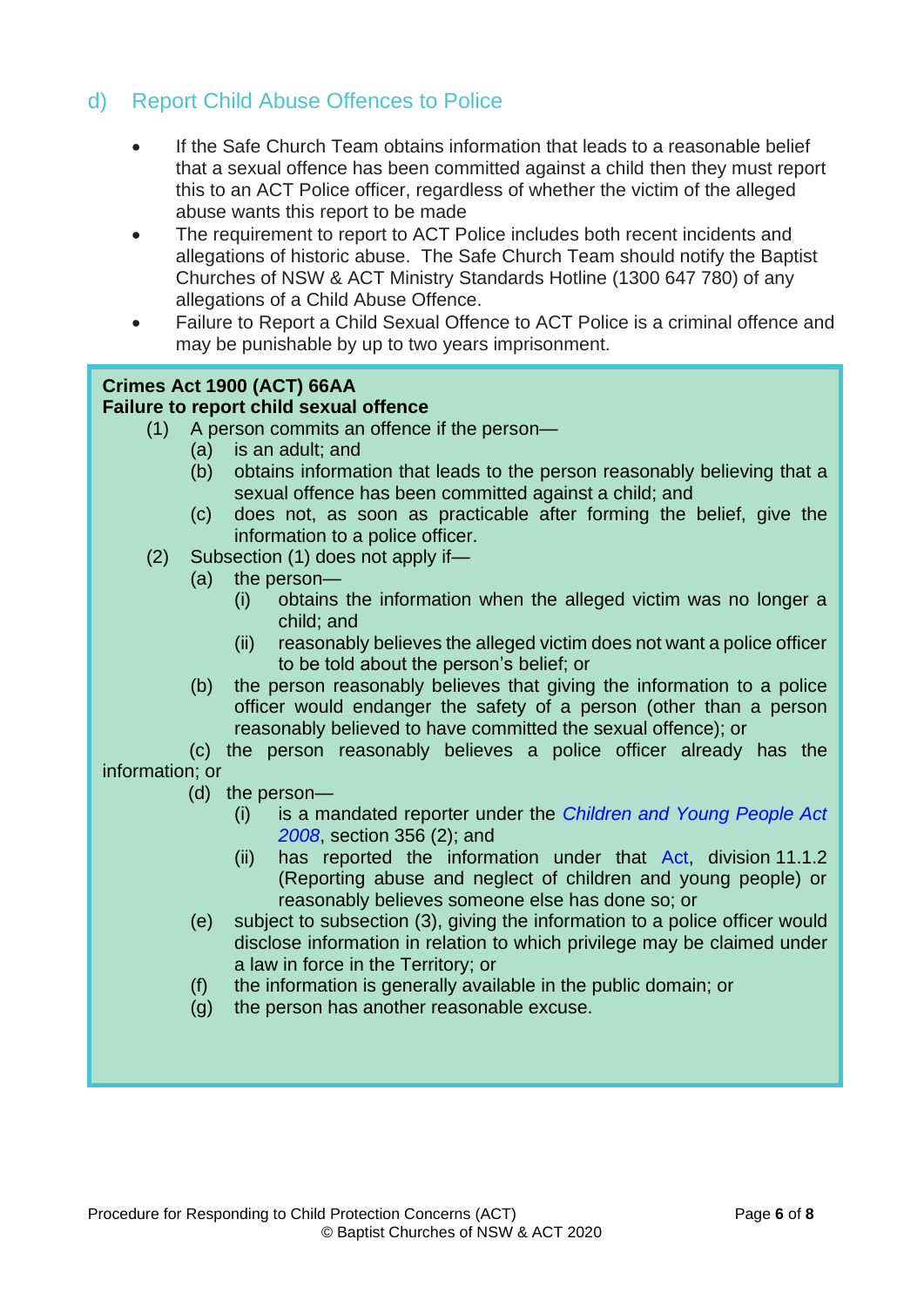## e) Report Allegations of Reportable Conduct to the ACT Ombudsman

Under the Reportable Conduct Legislation churches are required to nominate a Head of Designated Entity for the purposes of the Reportable Conduct Scheme. The Head of Designated Entity would typically be either the paid senior pastor or the chair of the church governance body.

#### **Ombudsman Act 1989 (ACT) 17E Meaning of Reportable Conduct**

(1) In this division:

"reportable conduct" means [conduct—](http://www8.austlii.edu.au/cgi-bin/viewdoc/au/legis/act/consol_act/oa1989114/s17e.html#conduct)

- (a) engaged in by an [employee](http://www8.austlii.edu.au/cgi-bin/viewdoc/au/legis/act/consol_act/oa1989114/s17eac.html#employee) of a designated entity, whether or not in the course of employment with the entity; and
- (b) that results in any of the following, regardless of a child's consent:
	- (i) ill treatment or neglect of the child;
	- (ii) exposing or subjecting the child to—
		- (A) behaviour, or a circumstance, that psychologically harms the child; or
		- (B) misconduct of a sexual nature that does not form part of an offence mentioned in subparagraph (iii);
	- (iii) an offence against any of the following provisions of the [Crimes Act](http://www8.austlii.edu.au/cgi-bin/viewdoc/au/legis/act/consol_act/ca190082/)  [1900](http://www8.austlii.edu.au/cgi-bin/viewdoc/au/legis/act/consol_act/ca190082/) for which the child is either present or a victim at the time of the [conduct:](http://www8.austlii.edu.au/cgi-bin/viewdoc/au/legis/act/consol_act/oa1989114/s17e.html#conduct)
		- (A) part 2 (Offences against the person);
		- (B) part 3 (Sexual offences);
		- (C) part 4 (Female genital mutilation);
		- (D) part 5 (Sexual servitude);
	- (iv) an offence against either of the following provisions of the Education and Care Service National Law (ACT)
		- (A) section 166 (Offence to use inappropriate discipline);
		- (B) section 167 (Offence relating to protection of children from harm and hazards).

In the event of receiving any allegations that any staff or volunteer has engaged in Reportable Conduct, whether or not the conduct was in the course of employment, the Head of Designated Entity must

- notify the Reportable Conduct Scheme (administered by the ACT Ombudsman) as soon as practicable, but within a maximum of 30 days from receiving the complaint or information, in accordance with s 17G of the *Ombudsman Act 1989* (ACT). The Safe Church Team should also follow section 2.2 of the *Procedure for Handling Complaints Against Staff and Volunteers*.
- As soon as practicable, conduct an investigation or appoint a suitable person to conduct an investigation regarding the reportable allegation (see section 6 of the *Procedure for Handling Complaints Against Staff and Volunteers*)
- Provide a written "s17J final report" to the Ombudsman in the form outlined in http://www.ombudsman.act.gov.au/ data/assets/pdf file/0014/81005/No.-7-17J[final-report.pdf](http://www.ombudsman.act.gov.au/__data/assets/pdf_file/0014/81005/No.-7-17J-final-report.pdf) (see section 11(e) of the *Procedure for Handling Complaints Against Staff and Volunteers*)